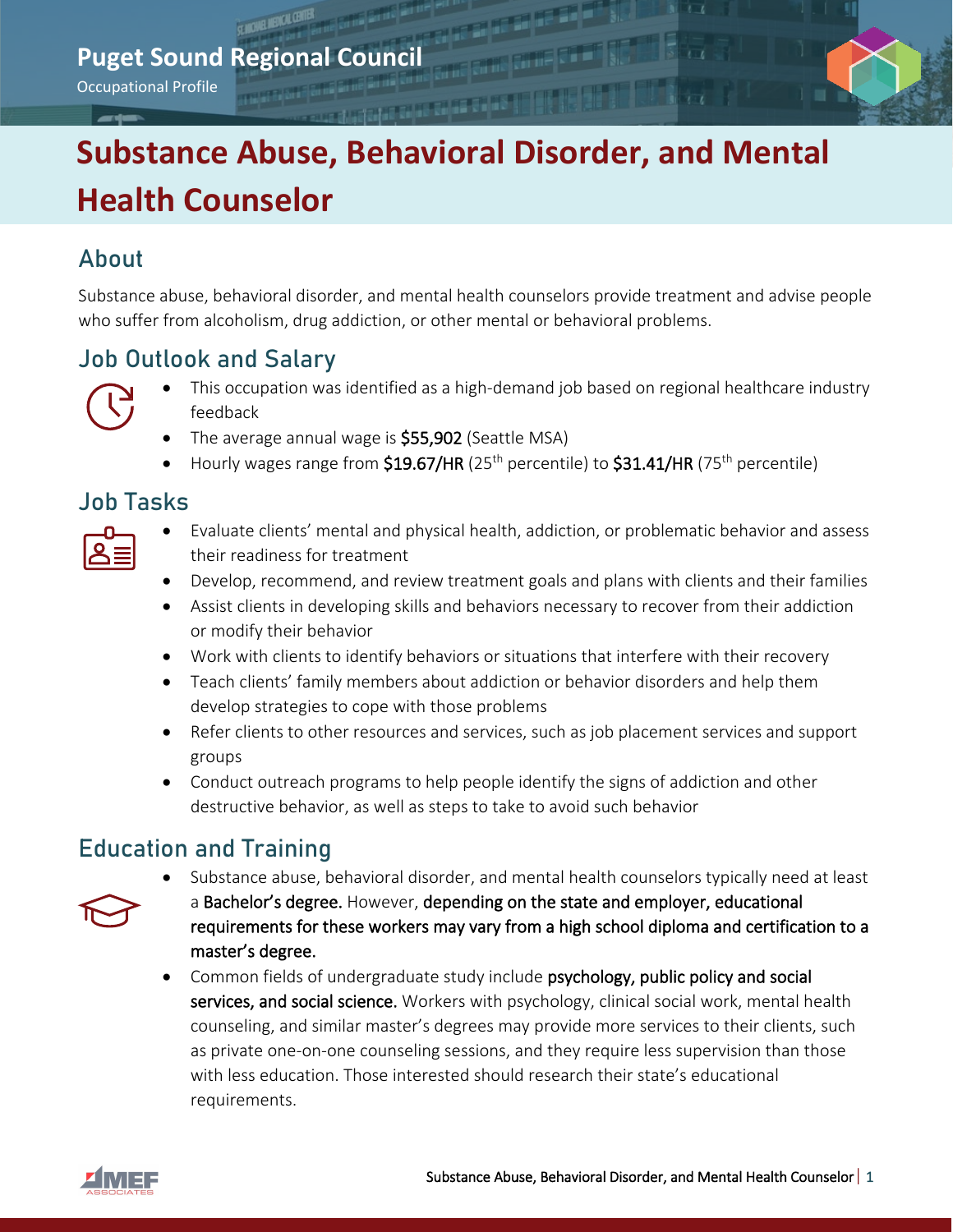#### Licensures



- Substance abuse and behavioral disorder counselors in private practice must be licensed. Licensing requirements vary by state, but all states require these counselors to have a master's degree and 2,000 to 4,000 hours of supervised clinical experience. In addition, counselors must pass a state-issued exam and complete continuing education every year. Contact information for your state's regulating board can be found through the National Board for Certified Counselors.
- The licensure criteria for substance abuse and behavioral disorder counselors outside of private practice vary from state to state. For example, not all states require applicants to have a specific degree, but many require them to pass an exam. Contact information for individual states' licensing boards can be found through the Addiction Technology Transfer Center Network.
- All states require mental health counselors to be licensed, after completing a period of post degree supervised clinical work under the supervision of a licensed counselor.

# Work Schedule



• Most substance abuse, behavioral disorder, and mental health counselors work full time. In some settings, such as inpatient facilities, they may need to work evenings, nights, or weekends.

# Skills



- **Compassion.** Substance abuse, behavioral disorder, and mental health counselors often work with people who are dealing with stressful and difficult situations, so they must be compassionate and empathize with their clients.
- Interpersonal skills. Substance abuse, behavioral disorder, and mental health counselors must be able to work with different types of people. They spend most of their time working directly with clients or other professionals and must be able to develop and nurture good relationships.
- Listening skills. Substance abuse, behavioral disorder, and mental health counselors need good listening skills. They must give their full attention to a client to be able to understand that client's problems and values.
- Patience. Substance abuse, behavioral disorder, and mental health counselors must be able to remain calm when working with all types of clients, including those who may be distressed or angry.
- Speaking skills. Substance abuse, behavioral disorder, and mental health counselors need to be able to effectively communicate with clients. They must express ideas and information in a way that their clients easily understand.